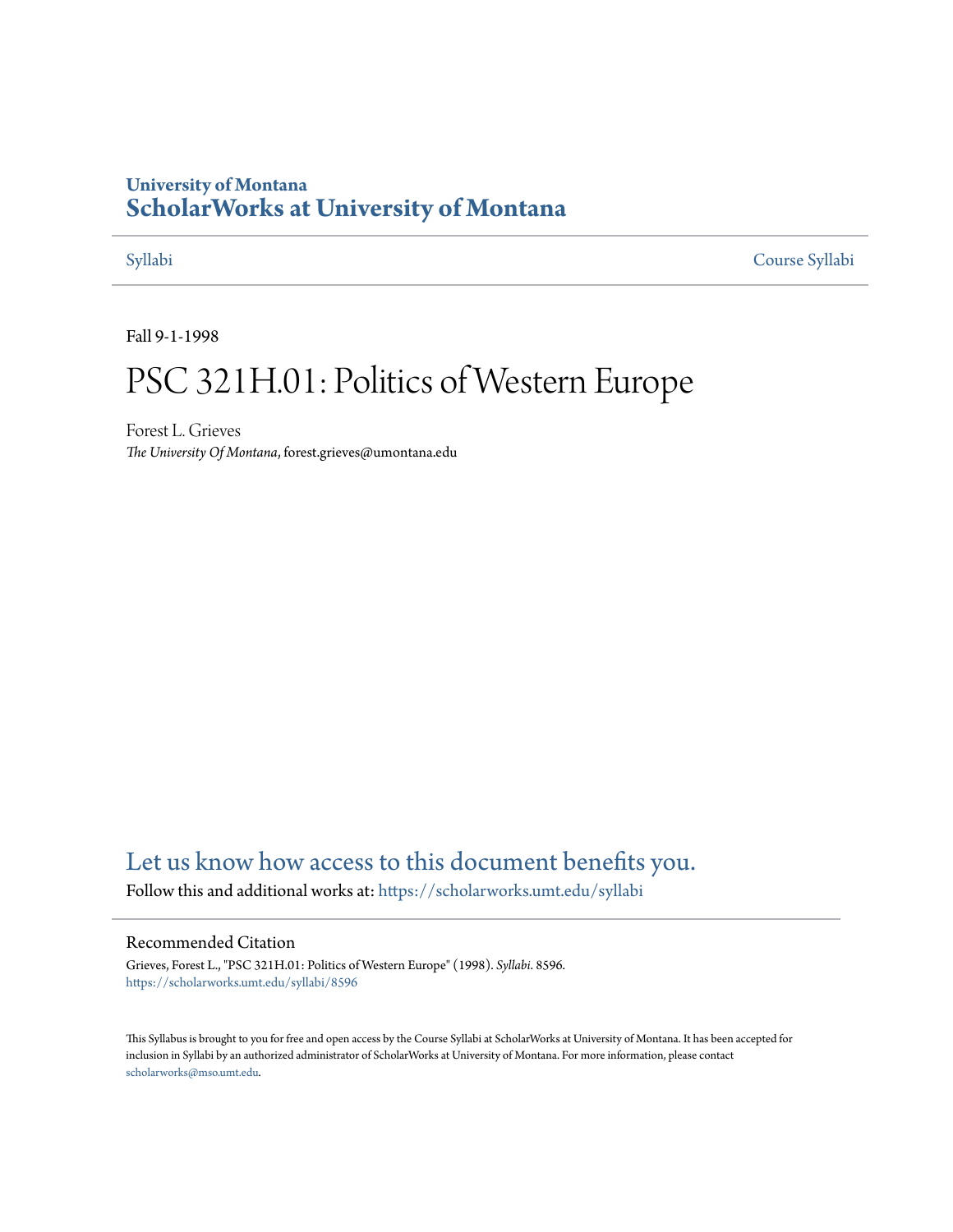#### UNIVERSITY OF MONTANA Department of Political science

Political Science 321H Politics of Western Europe Fall Semester, 1998

 $\bullet$  ,  $\overline{\phantom{a}}$ 

F.L. Grieves Office: LA 350 Hrs:

Course purpose is to undertake a comparative analysis of parliamentary forms of government and politics in the United Kingdom, France and Germany.

Course objectives: Upon successful completion of this course, the -student should be able to demonstrate 1) factual knowledge of the historical-cultural context and the government institutions/processes of the countries studied; 2) familiarity with Europeanrelevant research sources; and 3) competence in preparing a short research paper and presenting it to a class.

1. Textbooks: -M. Curtis, ed., Western European Government and Politic§ -Annual Editions, Comparative Politics 98/99

- 2. Regular reading of a daily newspaper and/or weekly newsmag. for material relating to European politics is expected.
- 3. Paper (5-10 double-space, typed pages--including endnotes & bibliography; <u>no</u> cover sheet.) /oral discussion: Explained in class; topic picked Oct. 2 (Fri.); written part due at beginning of class Oct. 23 (Friday); late papers will not be gradeg! Submission of a paper, however, is required to receive a grade for the course. Style manual: Kate L. Turabian, A Manual for Writers of Term Papers, Theses, and Dissertations (6th ed.) Dates of oral discussion announced in class.

Papers are graded on the basis of use of scholarly research sources, organization and clarity of prose (incl. grammar, punctuation & spelling) and formal paper mechanics (Turabian manual). (10 points, 5% of final grade)

- 4. Exams: Midterm (1 hr.) Wed, Oct. 14; Annual Editions, Reading # 1-9, 22-31; Curtis, Ch. 1 & 2; current events; lectures (90 points, 45% of final grade)
	- Final  $(1 \ 1/2 \ hr.)$  Thurs., Dec. 17  $(10:10-12:00)$ , Annual Editions, Reading # 10-17, 32-36, 50-54 Curtis, Chapts. 3, 4 & 8; current events; lectures; oral discussions. (100 points, 50% of final grade)

Grading Scale: total score  $\div$  2 (90s = A, 80s = B,  $70s = C$ ,  $60s = D$ , 59 & below = F)